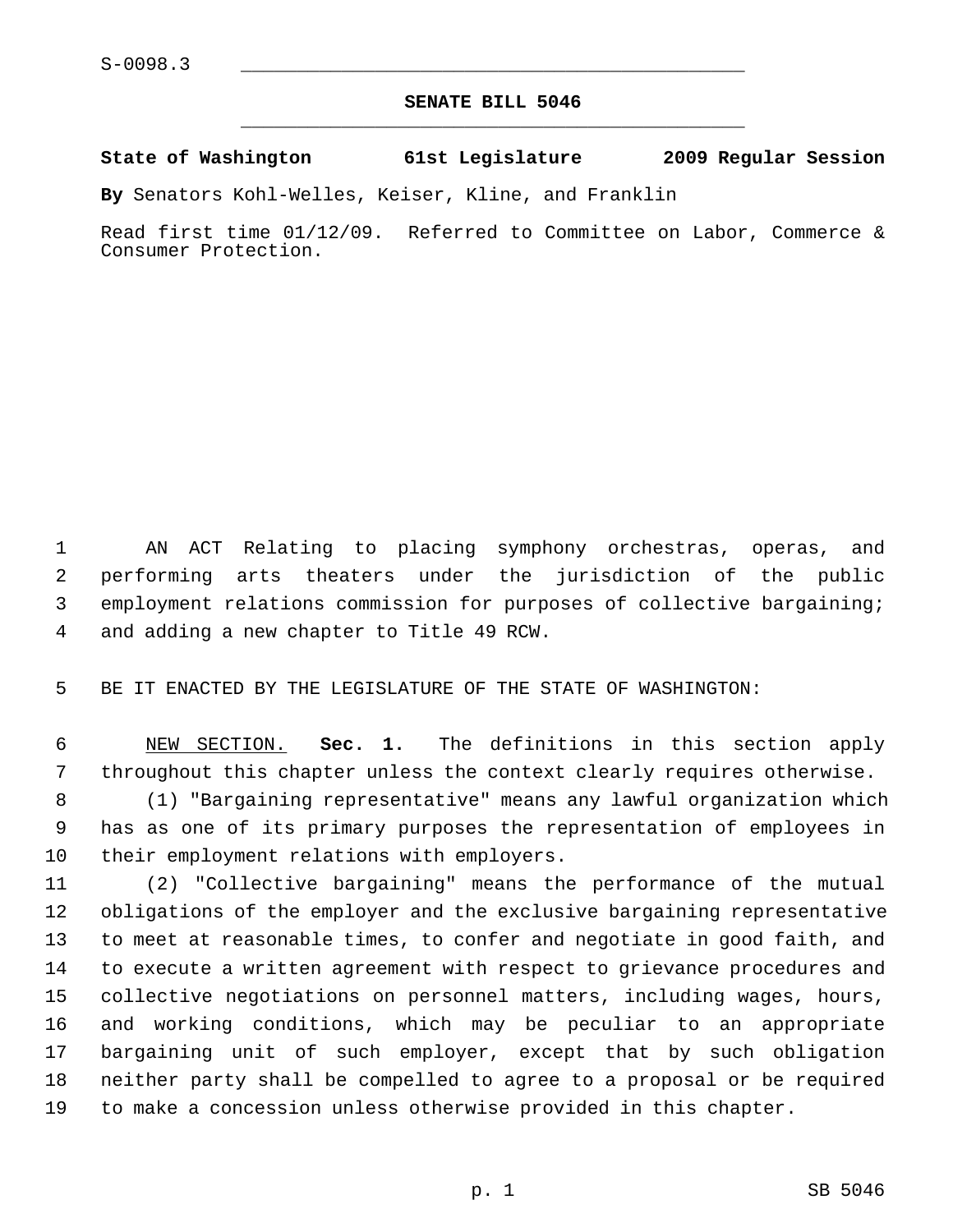1 (3) "Commission" means the public employment relations commission.

 2 (4)(a) "Employee" means an employee of a symphony orchestra, opera, 3 or performing arts theater that does not meet the jurisdictional 4 standards of the national labor relations board, and shall include any 5 individual whose work has ceased as a consequence of, or in connection 6 with, any current labor dispute with an employer or because of any 7 unfair labor practice with an employer, and who has not obtained any 8 other regular and substantially equivalent employment.

 9 (b) "Employee" does not include any supervisor, unless the 10 supervisor is included within a bargaining unit under section 4 of this 11 act.

12 (5)(a) "Employer" means a symphony orchestra, opera, or performing 13 arts theater, that does not meet the jurisdictional standards of the 14 national labor relations board, and includes any person acting as an 15 agent of an employer, directly or indirectly.

16 (b) In determining whether any person is acting as an "agent" of 17 another person so as to make such other person responsible for his or 18 her acts, the question of whether the specific acts performed were 19 actually authorized or subsequently ratified shall not be controlling.

20 (6) "Executive director" means the executive director of the 21 commission.

22 (7) "Labor dispute" includes any controversy concerning terms, 23 tenure, or conditions of employment, or concerning the association of 24 representation of persons in negotiating, fixing, maintaining, 25 changing, or seeking to arrange terms or conditions of employment, 26 regardless of whether the disputants stand in the proximate relation of 27 employer and employee. In the event of a dispute between an employer 28 and an exclusive bargaining representative over the matters that are 29 terms and conditions of employment, the commission shall decide which 30 items are mandatory subjects for bargaining.

31 (8) "Labor organization" means an organization of any kind, or an 32 agency or employee representation committee or plan, in which employees 33 participate and which exists for the primary purpose of dealing with 34 employers concerning grievances, labor disputes, wages, rates of pay, 35 hours of employment, or conditions of employment.

36 (9) "Person" includes one or more individuals, labor organizations, 37 partnerships, associations, corporations, legal representatives, 38 trustees in bankruptcy, or receivers.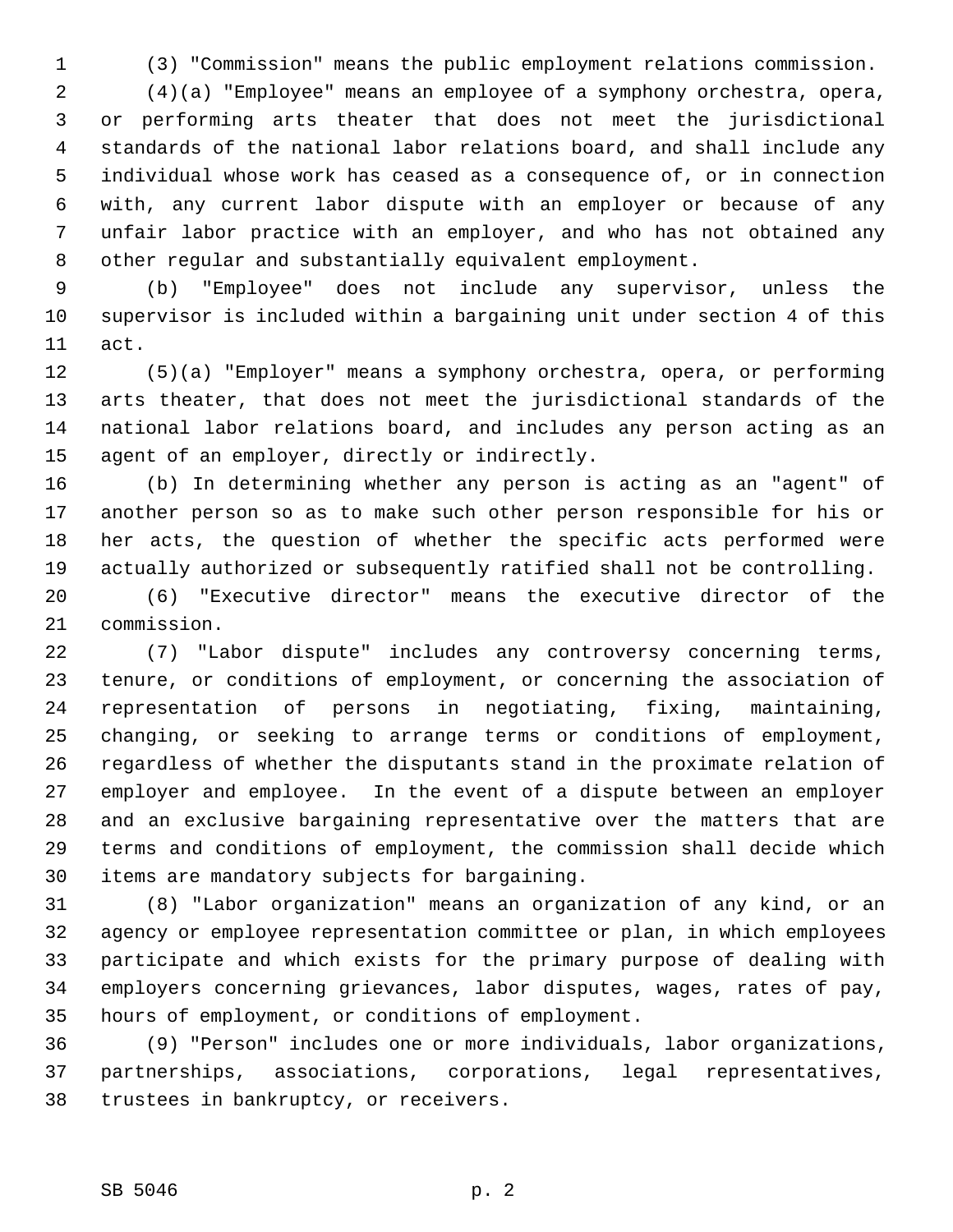1 (10) "Supervisor" means an employee having authority, in the 2 interest of an employer, to hire, assign, promote, transfer, lay off, 3 recall, suspend, discipline, or discharge other employees, or to adjust 4 their grievances, or to recommend effectively such action, if the 5 exercise of this authority is not merely routine or clerical in nature 6 and calls for the consistent exercise of independent judgment.

 7 (11) "Unfair labor practice" means any activity listed in sections 8 13 and 14 of this act.

 9 NEW SECTION. **Sec. 2.** No employer, or other person, shall directly 10 or indirectly, interfere with, restrain, coerce, or discriminate 11 against any employee or group of employees in the free exercise of 12 their right to organize and designate bargaining representatives of 13 their own choosing for the purpose of collective bargaining, or in the 14 free exercise of any other right under this chapter.

15 NEW SECTION. **Sec. 3.** If an employer and employees are in 16 disagreement as to the selection of a bargaining representative the 17 commission shall be invited to intervene as is provided in sections 4 18 through 7 of this act.

19 NEW SECTION. **Sec. 4.** The commission, upon reasonable notice, 20 shall decide in each application for certification as an exclusive 21 bargaining representative, the unit appropriate for the purpose of 22 collective bargaining. In determining, modifying, or combining the 23 bargaining unit, the commission shall consider the duties, skills, and 24 working conditions of the employees; the history of collective 25 bargaining by the employees and their bargaining representatives; the 26 extent of organization among the employees; and the desire of the 27 employees. The commission shall determine the bargaining 28 representative by: (1) Comparison of signatures on organization 29 bargaining authorization cards; or (2) conducting an election 30 specifically therefor.

31 NEW SECTION. **Sec. 5.** If the commission elects to conduct an 32 election to ascertain the exclusive bargaining representative, and upon 33 the request of a prospective bargaining representative showing written 34 proof of at least thirty percent representation of the employees within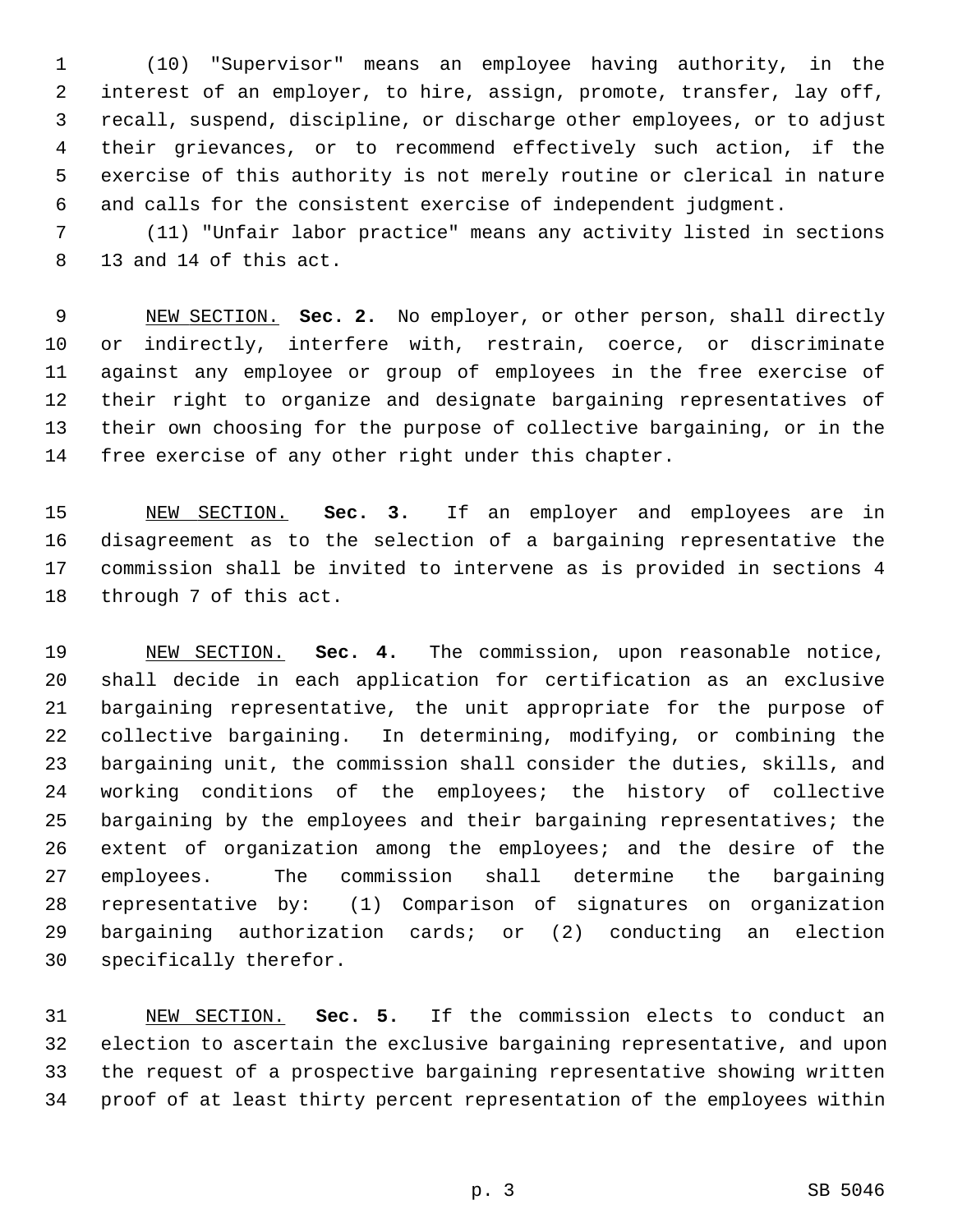1 the unit, the commission shall hold an election by secret ballot to 2 determine the issue. The ballot shall contain the name of the 3 bargaining representative and of any other bargaining representative 4 showing written proof of at least ten percent representation of the 5 employees within the unit, together with a choice for any employee to 6 designate that he or she does not desire to be represented by any 7 bargaining agent. Where more than one organization is on the ballot 8 and neither of the three or more choices receives a majority vote of 9 valid ballots cast, a run-off election shall be held. The run-off 10 ballot shall contain the two choices which received the largest and 11 second-largest number of votes. No question concerning representation 12 may be raised within one year of a certification or attempted 13 certification. Where there is a valid collective bargaining agreement 14 in effect, no question of representation may be raised except during 15 the period not more than ninety nor less than sixty days prior to the 16 expiration date of the agreement. Any agreement which contains a 17 provision for automatic renewal or extension of the agreement shall not 18 be a valid agreement; nor shall any agreement be valid if it provides 19 for a term of existence for more than three years.

20 NEW SECTION. **Sec. 6.** The bargaining representative which has been 21 determined to represent a majority of the employees in a bargaining 22 unit shall be certified by the commission as the exclusive bargaining 23 representative of, and shall be required to represent, all the 24 employees within the unit without regard to membership in the 25 bargaining representative. However, any employee at any time may 26 present his or her grievance to the employer and have such grievance 27 adjusted without the intervention of the exclusive bargaining 28 representative, if the adjustment is not inconsistent with the terms of 29 a collective bargaining agreement then in effect, and if the exclusive 30 bargaining representative has been given reasonable opportunity to be 31 present at any initial meeting called for the resolution of the 32 grievance.

33 NEW SECTION. **Sec. 7.** The commission may adopt rules necessary to 34 administer this chapter in conformity with the intent and purpose of 35 this chapter and consistent with the best standards of labor-management 36 relations.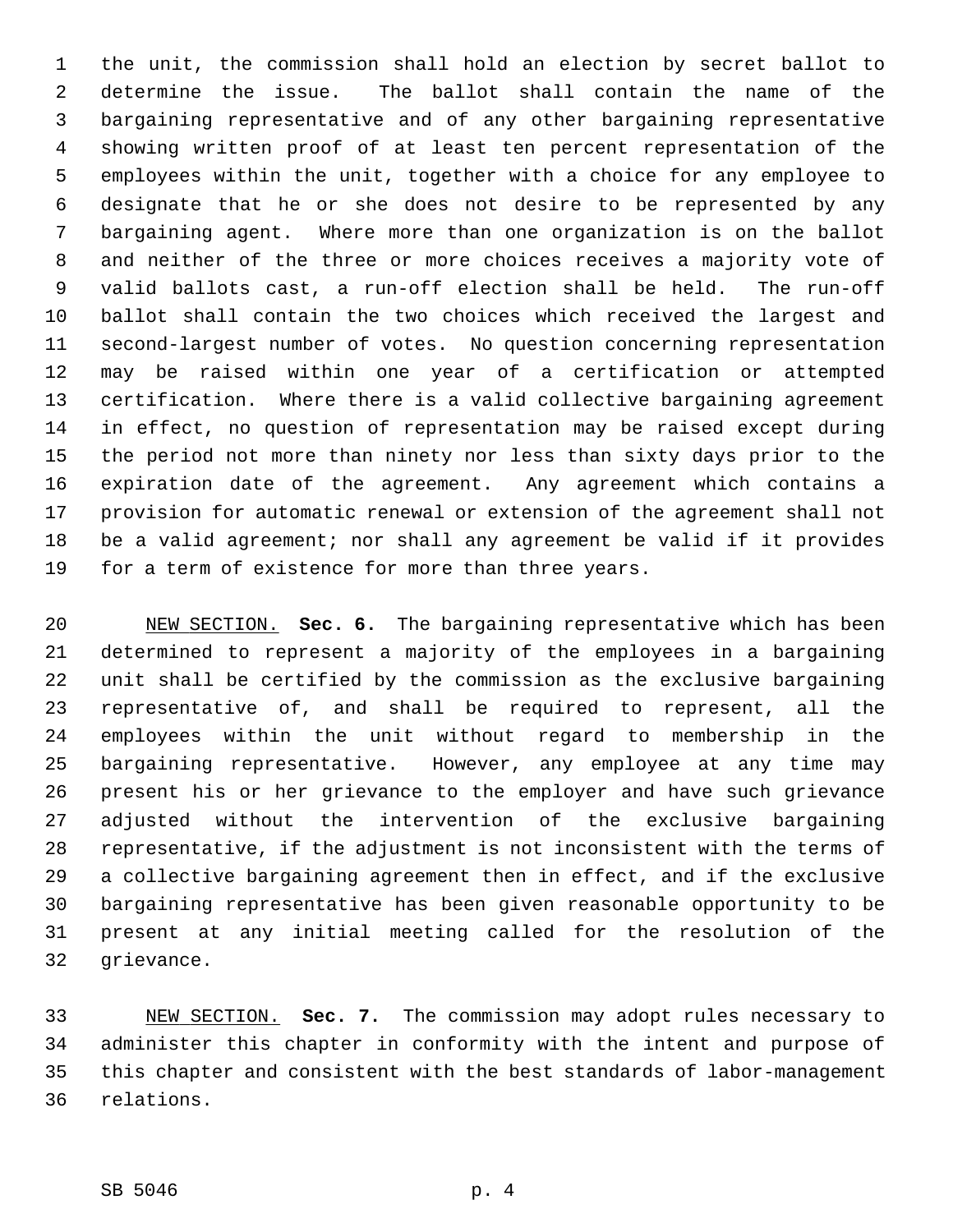1 NEW SECTION. **Sec. 8.** An employer may engage in collective 2 bargaining with the exclusive bargaining representative and no employer 3 may refuse to engage in collective bargaining with the exclusive 4 bargaining representative. Upon the failure of the employer and the 5 exclusive bargaining representative to conclude a collective bargaining 6 agreement, any matter in dispute may be submitted by either party to 7 the commission. If an employer implements its last and best offer 8 where there is no contract settlement, allegations that either party is 9 violating the terms of the implemented offer are subject to grievance 10 arbitration procedures if and as such procedures are set forth in the 11 implemented offer, or, if not in the implemented offer, if and as such 12 procedures are set forth in the parties' last contract.

13 NEW SECTION. **Sec. 9.** Upon the written authorization of any 14 employee within the bargaining unit and after the certification or 15 recognition of the bargaining representative, the employer must deduct 16 from the pay of the employee the monthly amount of dues as certified by 17 the secretary of the exclusive bargaining representative and must 18 transmit the dues to the treasurer of the exclusive bargaining 19 representative.

20 NEW SECTION. **Sec. 10.** A collective bargaining agreement may:

21 (1) Contain union security provisions. However, nothing in this 22 section authorizes a closed shop provision. Agreements involving union 23 security provisions must safeguard the right of nonassociation of 24 employees based on bona fide religious tenets or teachings of a church 25 or religious body of which the employee is a member. The employee must 26 pay an amount of money equivalent to regular union dues and initiation 27 fee to a nonreligious charity or to another charitable organization 28 mutually agreed upon by the employee affected and the bargaining 29 representative to which the employee would otherwise pay the dues and 30 initiation fee. The employee must furnish written proof that the 31 payment has been made. If the employee and the bargaining 32 representative do not reach agreement on this matter, the commission 33 must designate the charitable organization;

34 (2) Provide for binding arbitration of a labor dispute arising from 35 the application or the interpretation of the matters contained in a 36 collective bargaining agreement.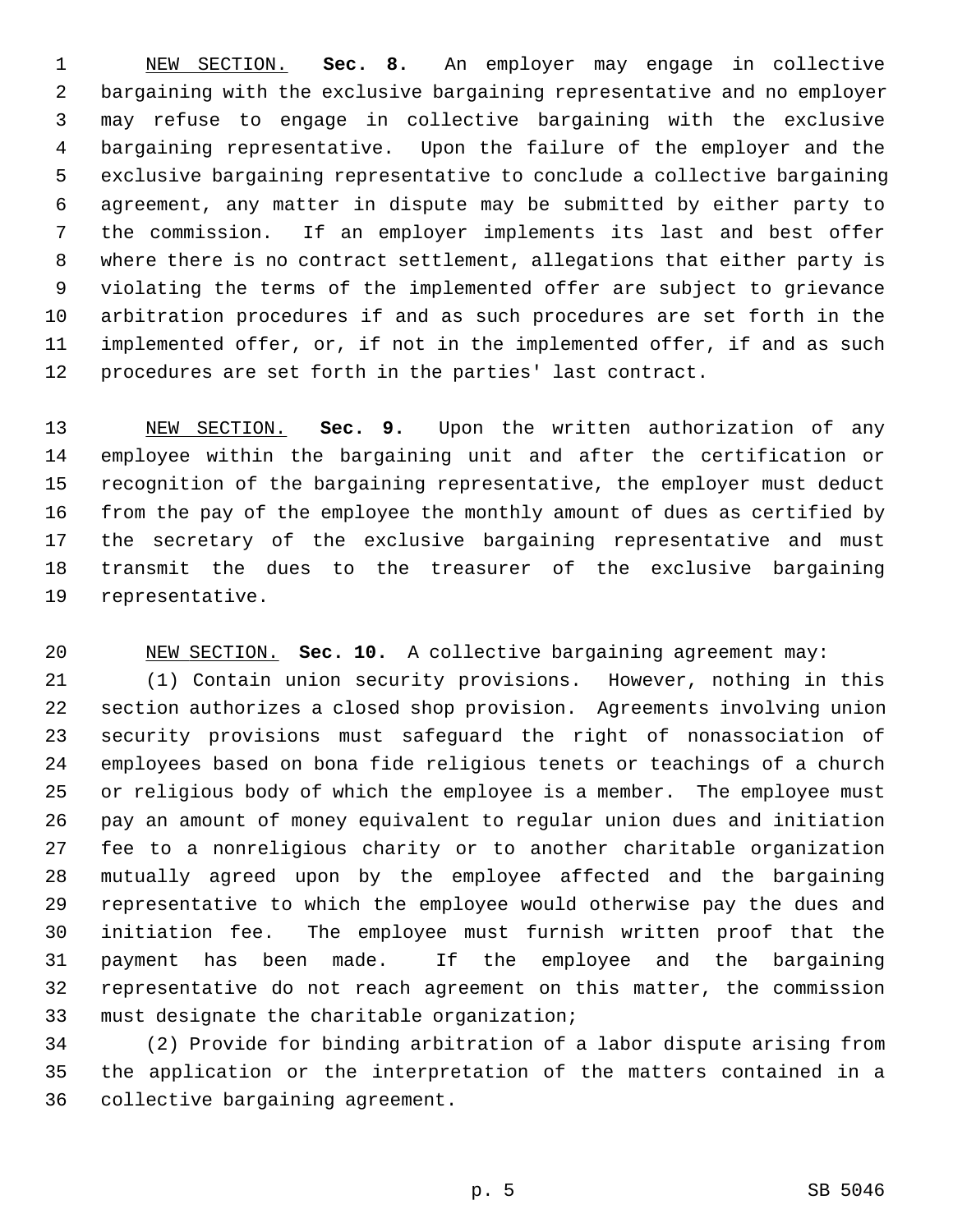1 NEW SECTION. **Sec. 11.** (1) After the termination date of a 2 collective bargaining agreement, all of the terms and conditions 3 specified in the collective bargaining agreement remain in effect until 4 the effective date of a subsequent agreement, not to exceed one year 5 from the termination date stated in the agreement. Thereafter, the 6 employer may unilaterally implement according to law.

 7 (2) This section does not apply to provisions of a collective 8 bargaining agreement which both parties agree to exclude from the 9 provisions of subsection (1) of this section and to provisions within 10 the collective bargaining agreement with separate and specific 11 termination dates.

12 (3) This section shall not apply to collective bargaining 13 agreements in effect or being bargained on the effective date of this 14 section.

15 NEW SECTION. **Sec. 12.** In addition to any other method for 16 selecting arbitrators, the parties may request the commission to 17 appoint a qualified person who may be an employee of the commission to 18 act as an arbitrator to assist in the resolution of a labor dispute 19 between the employer and the bargaining representative arising from the 20 application of the matters contained in a collective bargaining 21 agreement. The arbitrator must conduct the arbitration of the dispute 22 in a manner as provided for in the collective bargaining agreement. 23 The commission may not collect any fees or charges from the employer 24 or the bargaining representative for services performed by the 25 commission under this chapter. The provisions of chapter 49.08 RCW do 26 not apply to this chapter.

27 NEW SECTION. **Sec. 13.** It is an unfair labor practice for an 28 employer:

29 (1) To interfere with, restrain, or coerce employees in the 30 exercise of their rights guaranteed by this chapter;

31 (2) To control, dominate, or interfere with a bargaining 32 representative;

33 (3) To discriminate against an employee who has filed an unfair 34 labor practice charge or who has given testimony under this chapter; 35 (4) To refuse to engage in collective bargaining.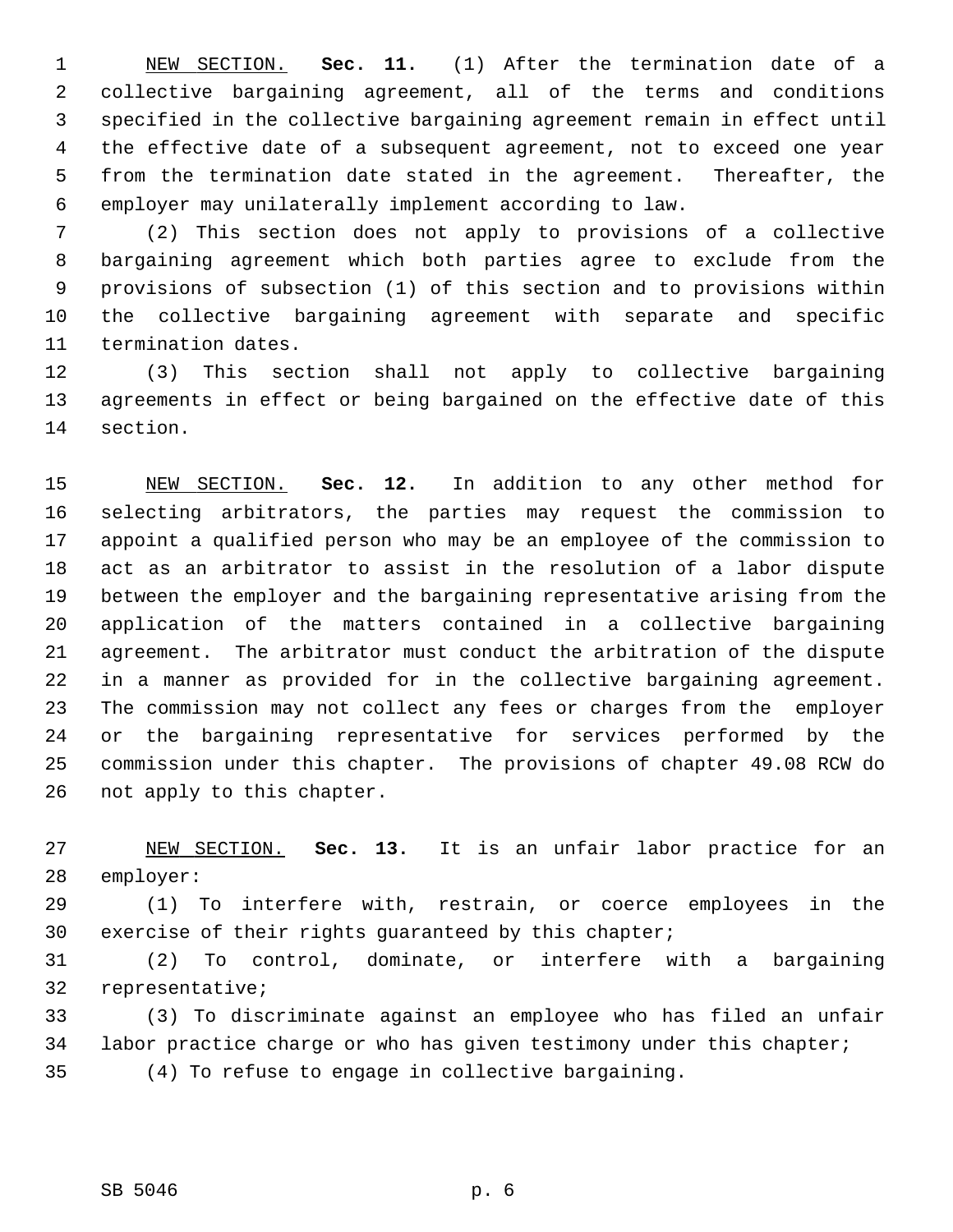1 NEW SECTION. **Sec. 14.** It is an unfair labor practice for a 2 bargaining representative:

 3 (1) To interfere with, restrain, or coerce employees in the 4 exercise of their rights guaranteed by this chapter;

5 (2) To induce the employer to commit an unfair labor practice;

 6 (3) To discriminate against an employee who has filed an unfair 7 labor practice charge or who has given testimony under this chapter;

8 (4) To refuse to engage in collective bargaining.

 9 NEW SECTION. **Sec. 15.** (1) The commission must prevent unfair 10 labor practices and issue appropriate remedial orders. However, a 11 complaint may not be processed for an unfair labor practice occurring 12 more than six months before the filing of the complaint with the 13 commission.

14 (2) If the commission determines that a person has engaged in or is 15 engaging in an unfair labor practice, the commission must issue and 16 serve upon the person an order requiring the person to cease and desist 17 from the unfair labor practice. The commission may take action to 18 carry out the purposes and policy of this chapter, including requiring 19 the person to pay damages and reinstate employees.

20 (3) The commission may petition the superior court for the county 21 in which the main office of the employer is located or in which the 22 person who has engaged or is engaging in the unfair labor practice 23 resides or transacts business, for the enforcement of its order and for 24 appropriate temporary relief.

25 NEW SECTION. **Sec. 16.** Actions taken by or on behalf of the 26 commission shall be pursuant to chapter 34.05 RCW, or rules adopted in 27 accordance with chapter 34.05 RCW, and the right of judicial review 28 provided by chapter 34.05 RCW is applicable to all actions and rules.

29 NEW SECTION. **Sec. 17.** If any provision of this act or its 30 application to any person or circumstance is held invalid, the 31 remainder of the act or the application of the provision to other 32 persons or circumstances is not affected.